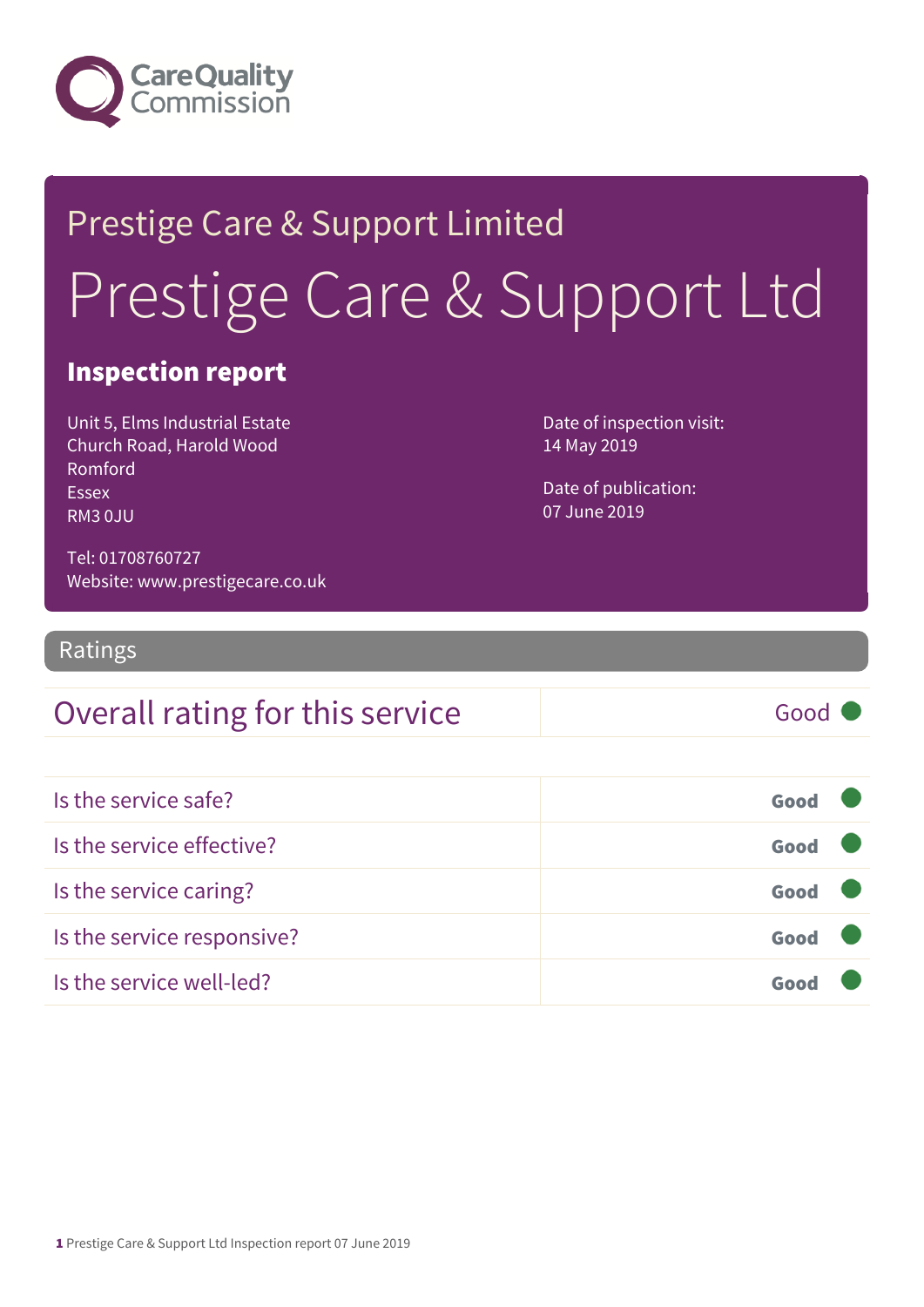### Summary of findings

### Overall summary

#### About the service:

Prestige Care & Support Ltd is a domiciliary care agency that was providing personal care to 48 adults at the time of the inspection.

People's experience of using this service:

People and relatives told us they were generally happy with the care and support provided. People said they felt safe and systems were in place to protect people against the risk of abuse. Risk assessments were in place which set out how to support people in a safe way. People were supported to take their medicines and measures were in place to protect people from the spread of infection. There were enough staff employed to meet people's needs. We have made a recommendation about staff recruitment practices.

The service carried out assessments of people's needs prior to the provision of care to ensure they could meet those needs. People were able to make choices over their daily lives including about what they ate and drank. The service operated within the principles of the Mental capacity Act 2005. The service worked with other agencies to promote people's health, safety and wellbeing.

People told us staff treated them in a caring and respectful manner. Staff were aware of the importance of promoting people's independence. Privacy and confidentiality were respected.

Care plans were in place setting out the individual needs of people and people had been involved in developing these. They were subject to review, so they were able to reflect people's needs as they changed over time. Complaints procedures were in place and people were provided with a copy of these procedures.

People and staff told us they found senior staff to be approachable and supportive. Various quality assurance and monitoring systems were in place, some of which included seeking the views of people and their relatives.

#### Rating at last inspection:

At the last inspection this service was rated as Good. The report from that inspection was published on 26 October 2016.

#### Why we inspected:

This was a planned inspection based on the previous rating.

#### Follow up:

We will continue to monitor intelligence we receive about the service until we return to visit as per our reinspection programme. If any concerning information is received, we may inspect sooner.

For more details, please see the full report which is on the CQC website at www.cqc.org.uk

#### 2 Prestige Care & Support Ltd Inspection report 07 June 2019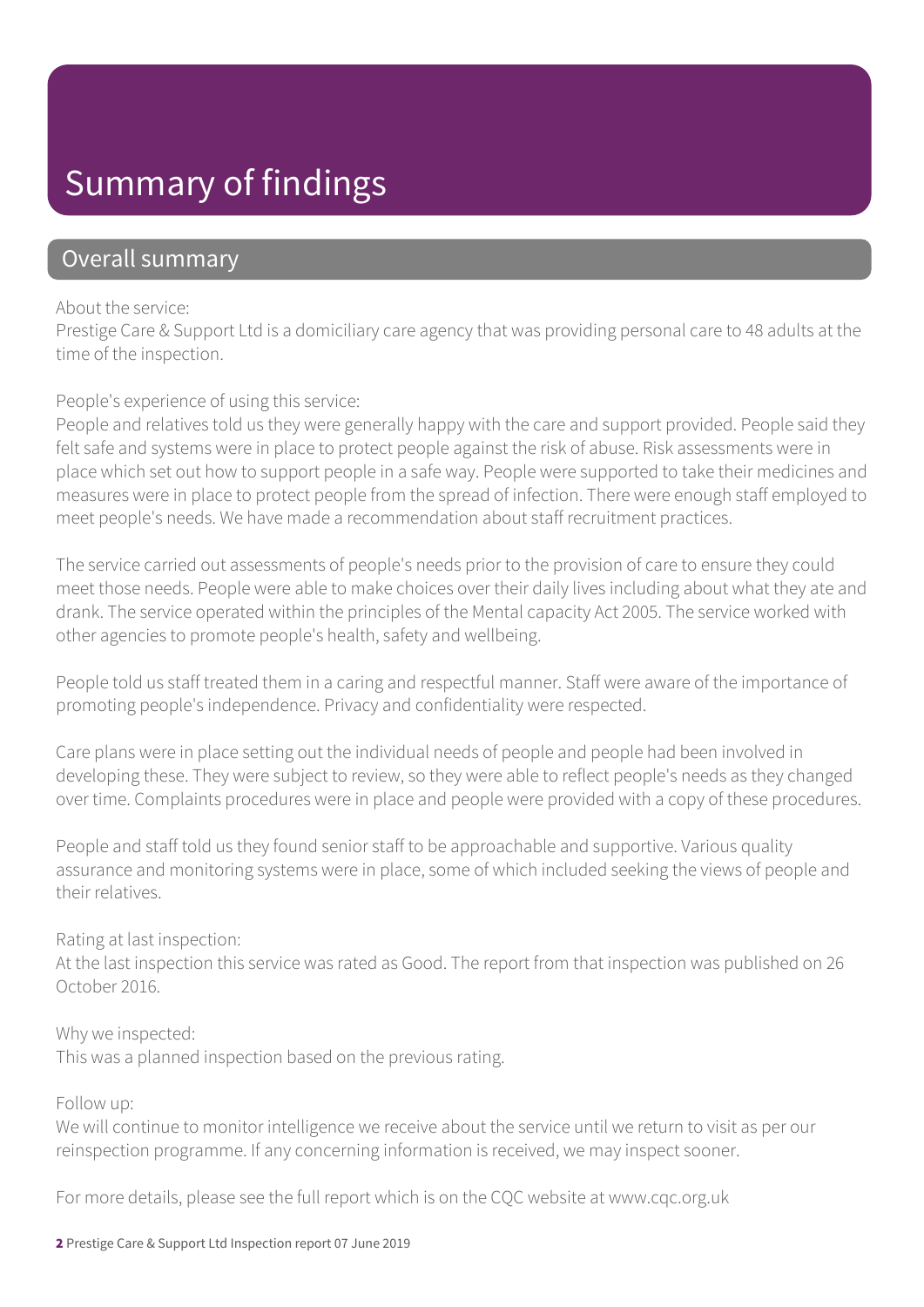### The five questions we ask about services and what we found

We always ask the following five questions of services.

| Is the service safe?                          | Good |
|-----------------------------------------------|------|
| The service was safe.                         |      |
| Details are in our Safe findings below.       |      |
| Is the service effective?                     | Good |
| The service was effective.                    |      |
| Details are in our Effective findings below.  |      |
| Is the service caring?                        | Good |
| The service was caring.                       |      |
| Details are in our Caring findings below.     |      |
| Is the service responsive?                    | Good |
| The service was responsive.                   |      |
| Details are in our Responsive findings below. |      |
| Is the service well-led?                      | Good |
| The service was well-led.                     |      |
| Details are in our Well-Led findings below.   |      |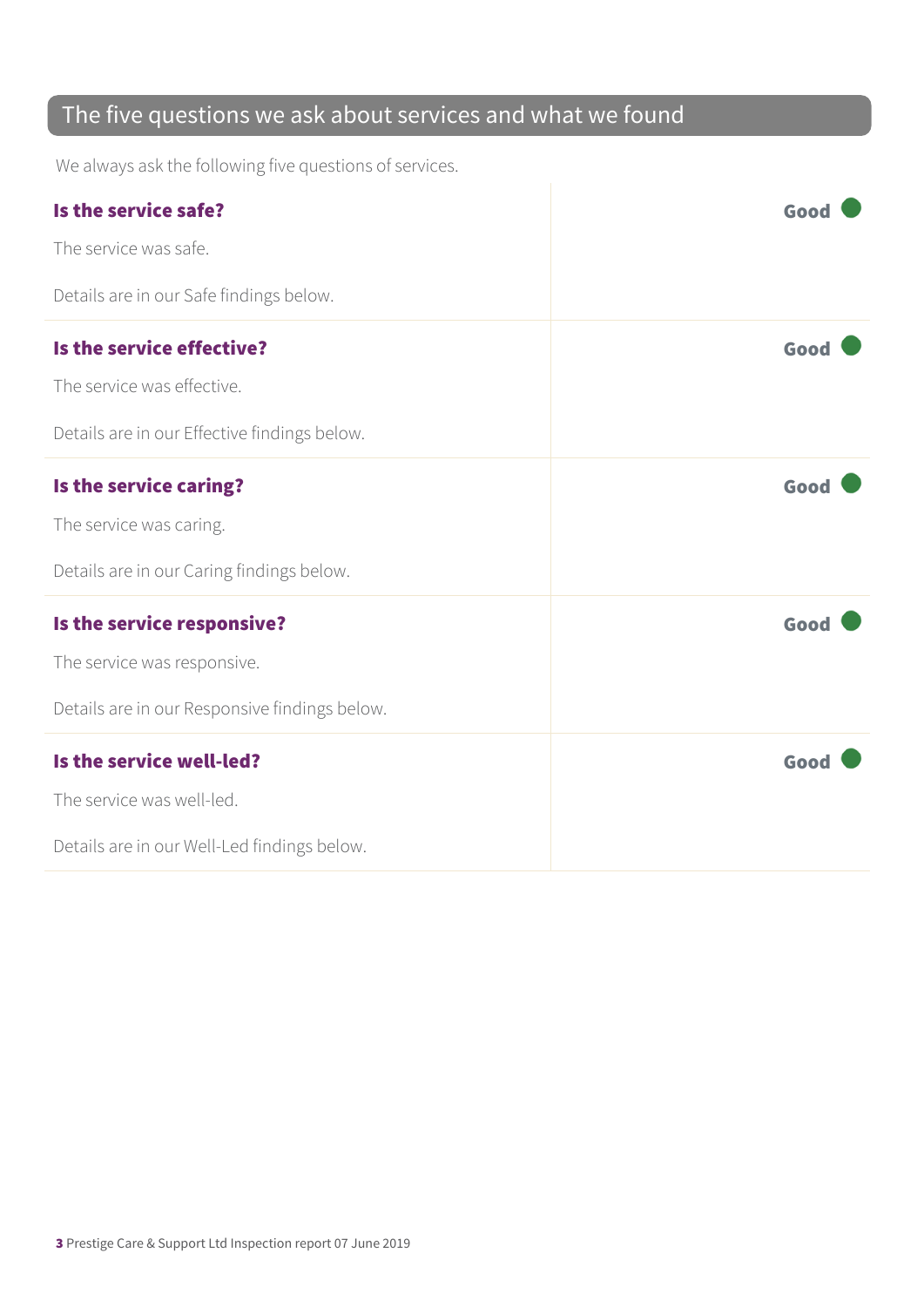

# Prestige Care & Support Ltd Detailed findings

### Background to this inspection

#### The inspection:

We carried out this inspection under Section 60 of the Health and Social Care Act 2008 (the Act) as part of our regulatory functions. This inspection was planned to check whether the provider was meeting the legal requirements and regulations associated with the Act, to look at the overall quality of the service, and to provide a rating for the service under the Care Act 2014.

#### Inspection team:

The inspection was carried out by an inspector and an expert by experience. An expert by experience is a person who has personal experience of using or caring for someone who uses this type of care service, in this case a service for older people and people living with dementia.

#### Service and service type:

This service is a domiciliary care agency. It provides personal care to people living in their own homes. It provides a service to older adults, younger disabled adults, people with learning disabilities and on the autistic spectrum, people living with dementia, younger adults, people with physical disabilities and sensory impairments and people with mental health needs.

The service had a manager registered with the Care Quality Commission. This means that they and the provider are legally responsible for how the service is run and for the quality and safety of the care provided.

#### Notice of inspection:

We gave the service three working days' notice of the inspection site visit because the manager is often out of the office supporting staff or providing care. We needed to be sure that they would be in. Inspection site visit activity started on 14 May 2019 and ended on 14 May 2019. We visited the office location on this date to see the manager and office staff; and to review care records and policies and procedures.

#### What we did:

Before the inspection we reviewed the evidence we already held about this service. This included details of its registration, previous inspection reports and any notifications of significant events the provider had sent us. We used information the provider sent us in the Provider Information Return. This is information we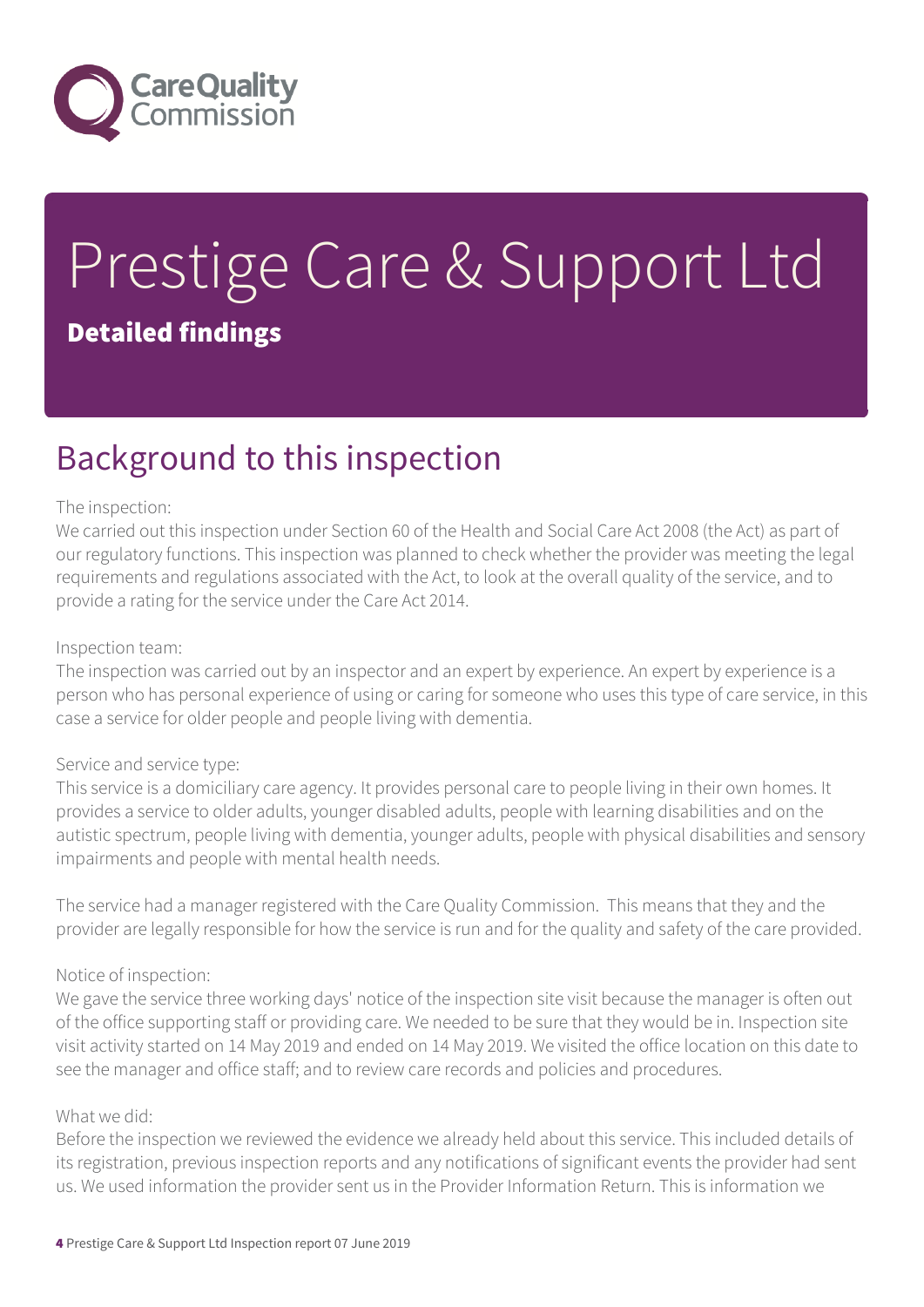require providers to send us at least once annually to give some key information about the service, what the service does well and improvements they plan to make. We contacted the local authority with responsibility for commissioning care from the service to seek their views.

During the inspection we reviewed five sets of records relating to people who used the service including care plans, risk assessments and medicine records. We looked at five sets of staff recruitment, training and supervision records and also minutes of team meetings. We checked various policies and procedures including those relating to safeguarding adults, complaints, medicines and infection control. We looked at the various quality assurance and monitoring systems that were in place. We spoke with eight staff; the registered manager, assistant manager, administrator, care supervisor, care coordinator and three care assistants.

After the inspection we conducted telephone interviews with one person who used the service and 11 relatives.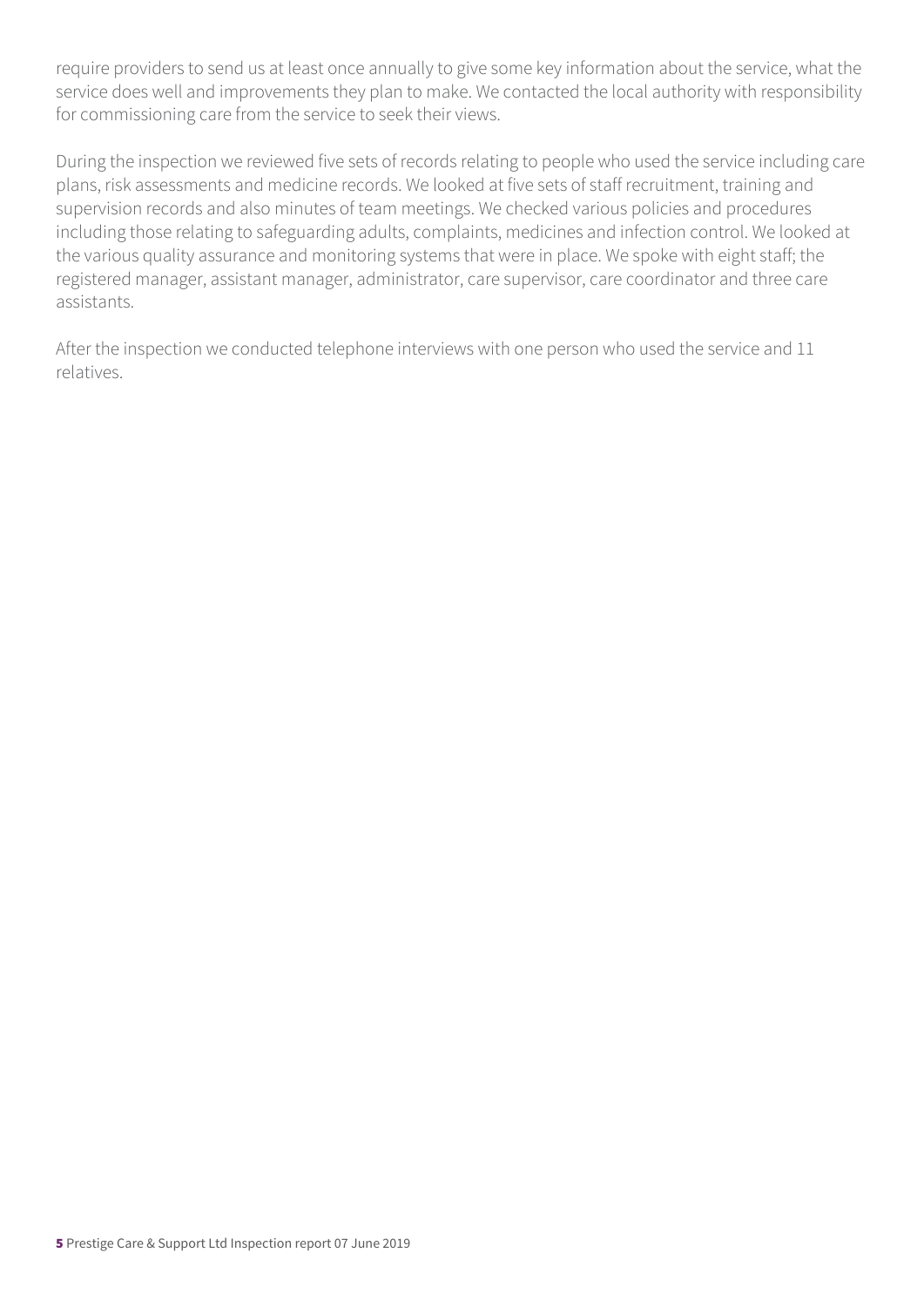### Is the service safe?

## Our findings

Safe – this means we looked for evidence that people were protected from abuse and avoidable harm.

Good: People were safe and protected from avoidable harm. Legal requirements were met.

Systems and processes to safeguard people from the risk of abuse

● People and relatives told us they felt safe using the service. One relative said, "I feel that everything is safe here, no problems."

● Systems were in place to help protect people from the risk of abuse. Various policies were in place including those relating to whistle blowing and financial protection of people. The safeguarding adult's policy made clear the service had a responsibility to report any allegations of abuse to the local authority and the Care Quality Commission.

● Records showed staff had undertaken training about safeguarding and staff we spoke with understood their responsibility to report allegations. One member of staff said, "I would go straight to the office."

#### Assessing risk, safety monitoring and management

- Risk assessments were in place for people. These set out the risks people faced and how those risks could be minimised. Assessments covered risks associated with falling and mobility, medicines, the physical environment, access to people's property and pets.
- Staff had undertaken training about dementia care and demonstrated a good understanding of how to support people who exhibited behaviours that challenged the service. The registered manager told us the service did not use any form of physical restraint when working with people and staff confirmed this.

### Staffing and recruitment

- People and relatives told us staff were usually punctual and that they stayed for the full amount of allocated time. A relative said, "They are usually on time and (person) is never rushed."
- Staff told us staffing levels fluctuated. They said at the time of inspection there were enough staff. At other times they reported they occasionally took on extra shifts, but added it was up to them if they did this. The senior staff team had a background of working as carers and they told us they covered appointments on occasions if there were no other staff available.
- The registered manager told us there had been one missed visit in the past six months and said this was due to the individual staff member. They said they were going to take disciplinary action against the staff member, but they resigned in advance of this.
- Staff told us and records confirmed that checks were undertaken on staff before they commenced working at the service. These included criminal records checks, employment references and proof of identification.

● Staff application forms asked people about their marital status. They did not ask candidates to declare if they had any criminal convictions. We discussed this with the registered manager who told us they would amend application forms so they did not ask candidates about their marital status but did ask if they had any criminal convictions. After our inspection the manager confirmed that they had amended the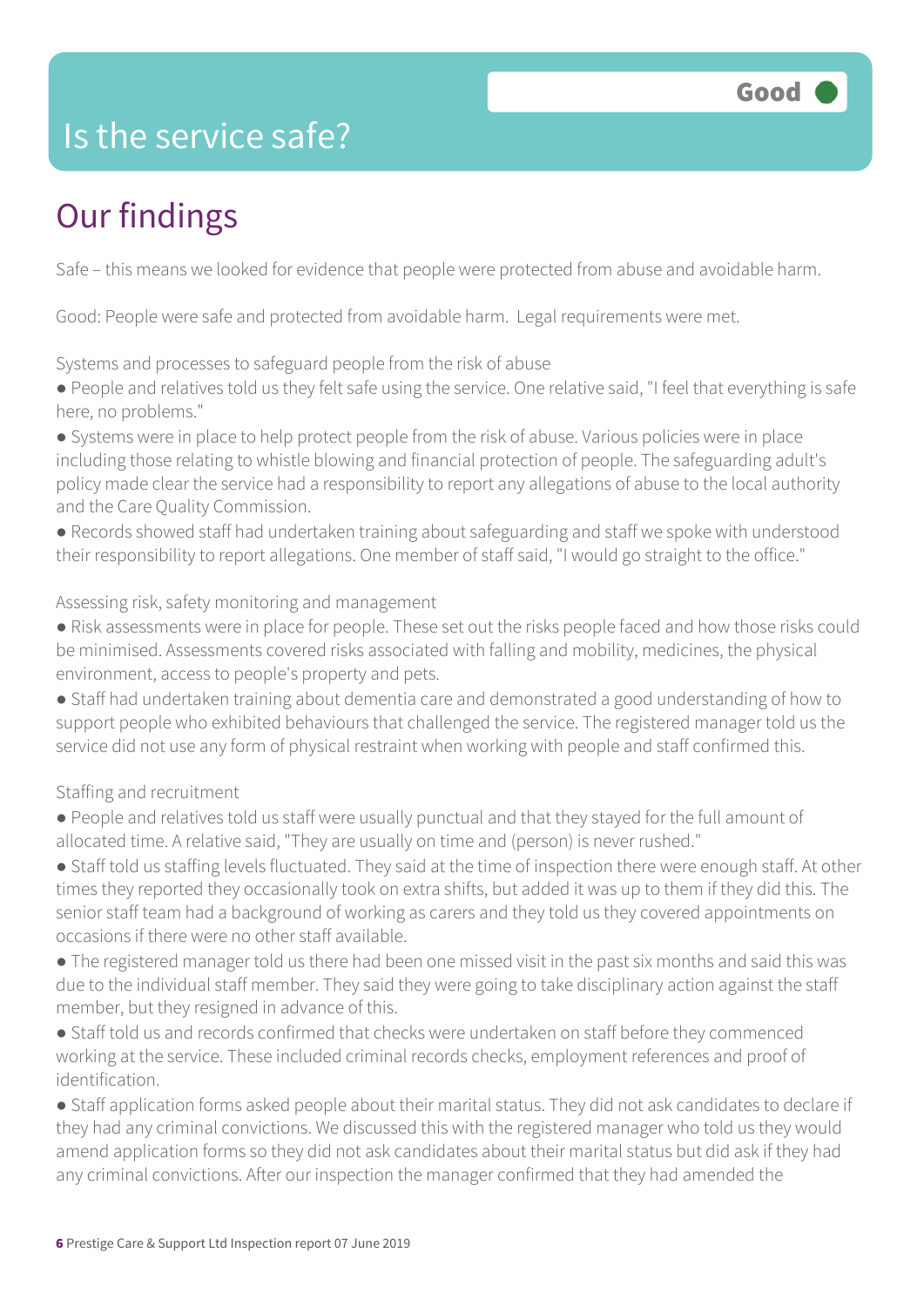application form accordingly.

● Records showed that one newly recruited staff member had a number of criminal convictions, none of which were recent. The registered manager told us they planned to do a risk assessment on this but it had been overlooked. They said they were aware an assessment should have been carried out and that would be their usual practice if a similar situation arose again. After our inspection the registered manager confirmed that they had carried out a risk assessment. They added that the staff member only worked on double handers, that is with clients who required the support of two staff, so they did not work alone. They said this was the situation from the start of the staff members employment and would continue to be so. We noted that all the other staff recruitment records we checked were satisfactory. We recommend the service reviews its staff recruitment practices so that it reflects their procedures at all times.

#### Using medicines safely

- People and relatives said they were supported with medicines. One relative said, "The carer gives the medicine, (person) gets their medicine on time."
- The service had a policy in place providing guidance about the safe administration and recording of medicines.
- Staff told us and records confirmed that they had undertaken training about the safe administration of medicines. This included an assessment of their competence in this area.

● Medicine administration records were maintained, and staff signed these after each medicine was given. Once completed, these records were checked by two staff including the registered manager to ensure they had been completed correctly.

### Preventing and controlling infection

- Staff told us they wore protective clothing when providing support with personal care to reduce the risk of the spread of infection.
- The registered manager said they provided a supply of protective clothing for staff to wear and we observed one member of care staff came to the office on the day of inspection to collect a box of gloves for use when providing support with personal care.

Learning lessons when things go wrong

- There was an accident and incidents policy which said accidents and incidents should be recorded and reviewed.
- Records confirmed that the policy was followed, and the service sought to learn from any accidents or incidents to reduce the likelihood of re-occurrence.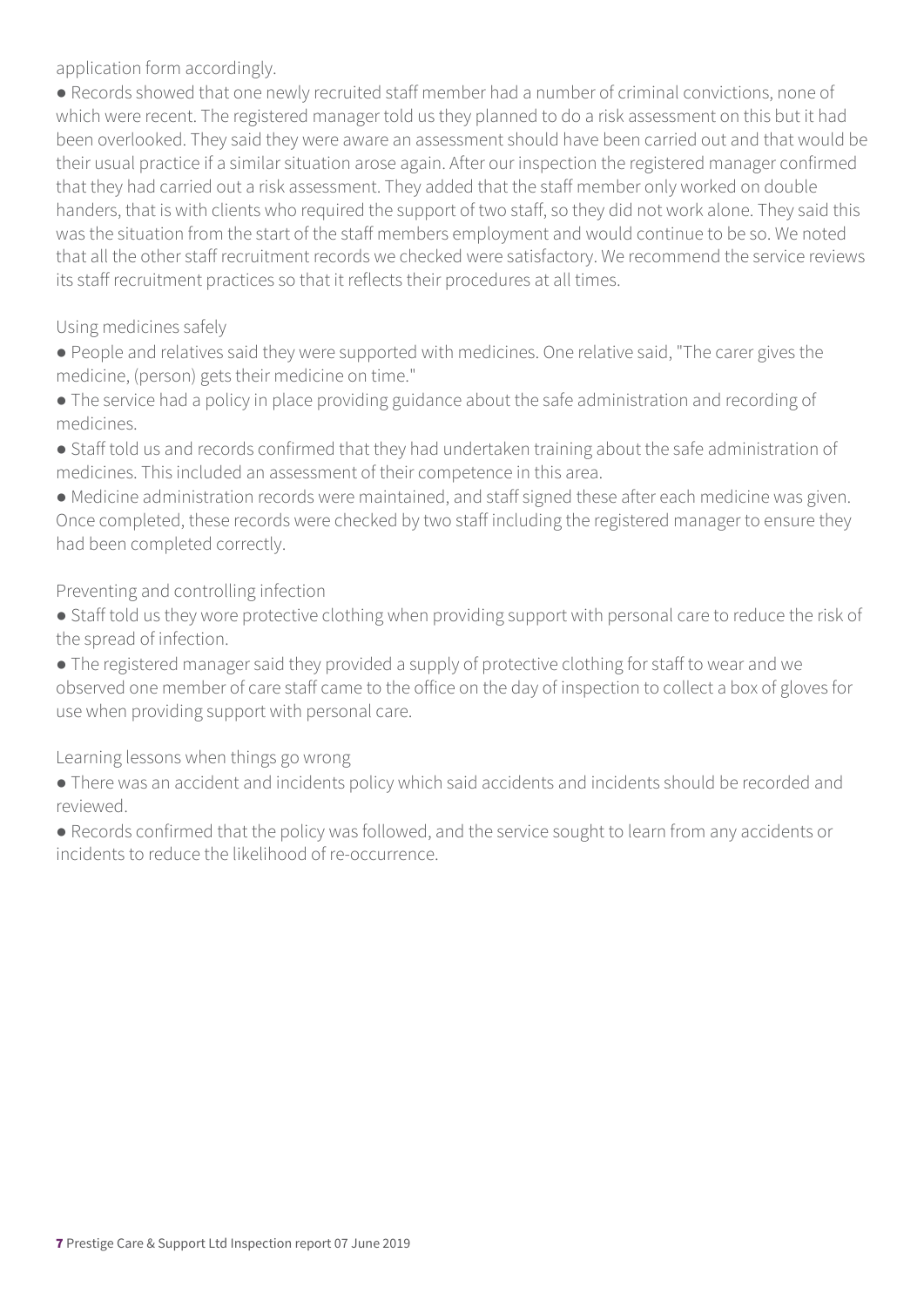### Is the service effective?

## Our findings

Effective – this means we looked for evidence that people's care, treatment and support achieved good outcomes and promoted a good quality of life, based on best available evidence.

Good: People's outcomes were consistently good, and people's feedback confirmed this.

Assessing people's needs and choices; delivering care in line with standards, guidance and the law

- A senior member of staff carried out an assessment of people's needs prior to the provision of care. This was to determine what the person's needs were and if the service was able to meet them.
- Records showed assessments covered needs associated with personal care, health and medicines, mobility and nutrition. They also covered needs relating to people's religion and culture.

Staff support: induction, training, skills and experience

- Staff were supported to develop knowledge and skills relevant to their roles. New staff undertook an induction programme comprised of classroom based and on-line training, shadowing experienced staff and completing the Care Certificate. The Care Certificate is a nationally recognised qualification for staff who are new to working in the care sector. A staff member said of their induction, "It covered all the important things. I had to shadow the carers and watch what they did."
- On-going training was provided for staff which included dementia care, safeguarding adults, health and safety, moving and handling, infection control and first aid. Staff also had regular one to one supervision with a senior staff member where issues of mutual interest could be discussed.

Supporting people to eat and drink enough to maintain a balanced diet

- Where people required support with meal preparation or eating and drinking this was detailed in care plans. Plans included information about people's likes and dislikes regarding food.
- Staff told us they offered people choices about the meals they prepared for them. One staff member said, "I ask them what they want (for breakfast)."

Staff working with other agencies to provide consistent, effective, timely care; supporting people to live healthier lives, access healthcare services and support

- The service worked with other agencies to promote people's health, care and welling. Records showed they worked with the district nursing service, GP's and occupational therapists to ensure people got the support they required.
- Care plans included contact details of people's next of kin and their GP. This meant staff could contact them if the need arose. Staff were aware of what to do in case of a medical emergency.

Ensuring consent to care and treatment in line with law and guidance

• The Mental Capacity Act 2005 (MCA) provides a legal framework for making particular decisions on behalf of people who may lack the mental capacity to do so for themselves. The Act requires that, as far as possible, people make their own decisions and are helped to do so when needed. When they lack mental capacity to take particular decisions, any made on their behalf must be in their best interests and as least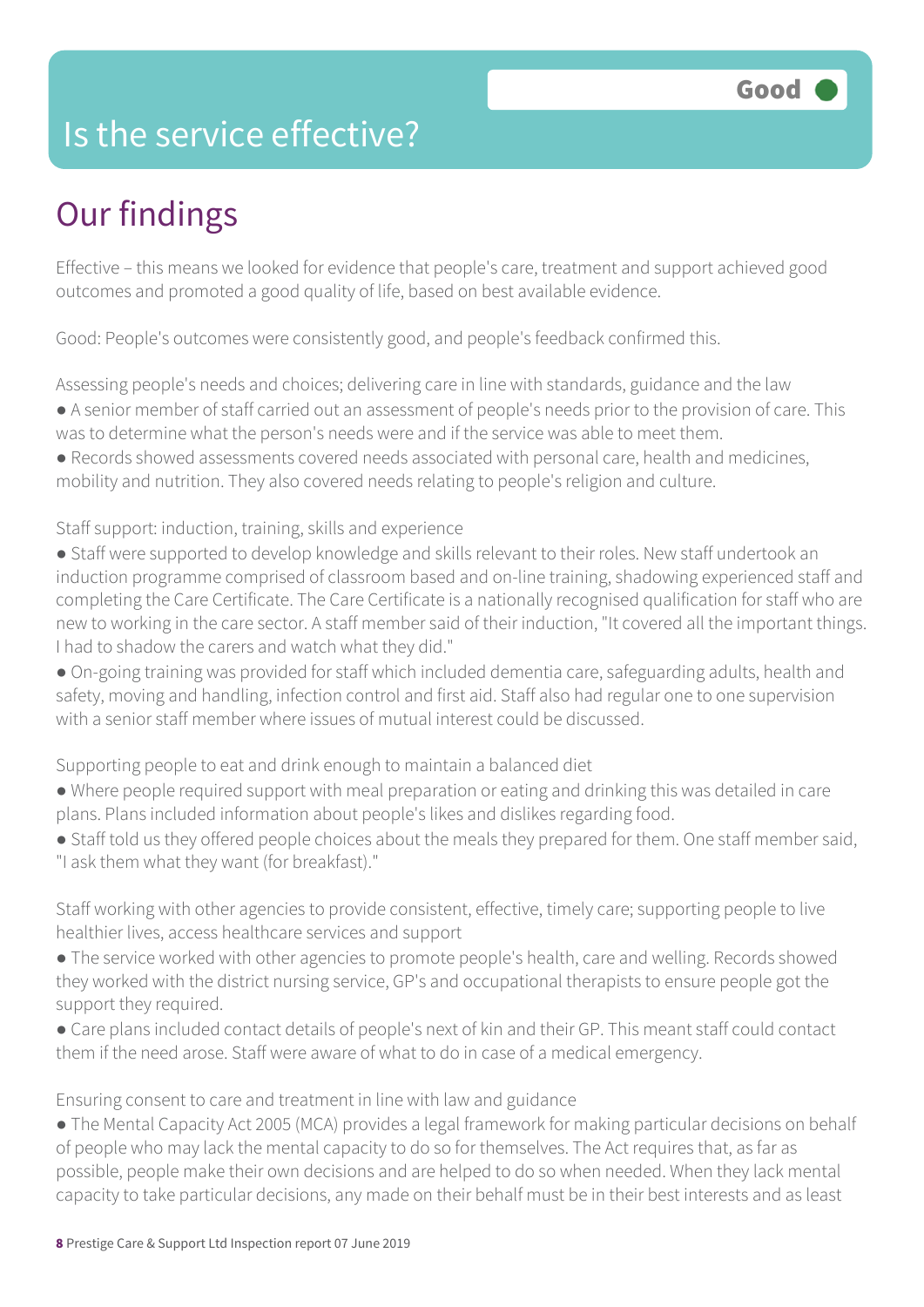restrictive as possible.

● We checked whether the service was working within the principles of the MCA and found that they were. Staff told us most of the people they worked with were able to make choices about their care and for other people family were involved.

● Records showed that mental capacity assessments had been carried out to determine if people had capacity to make decisions. People had signed forms to consent to the care set out in their care plans.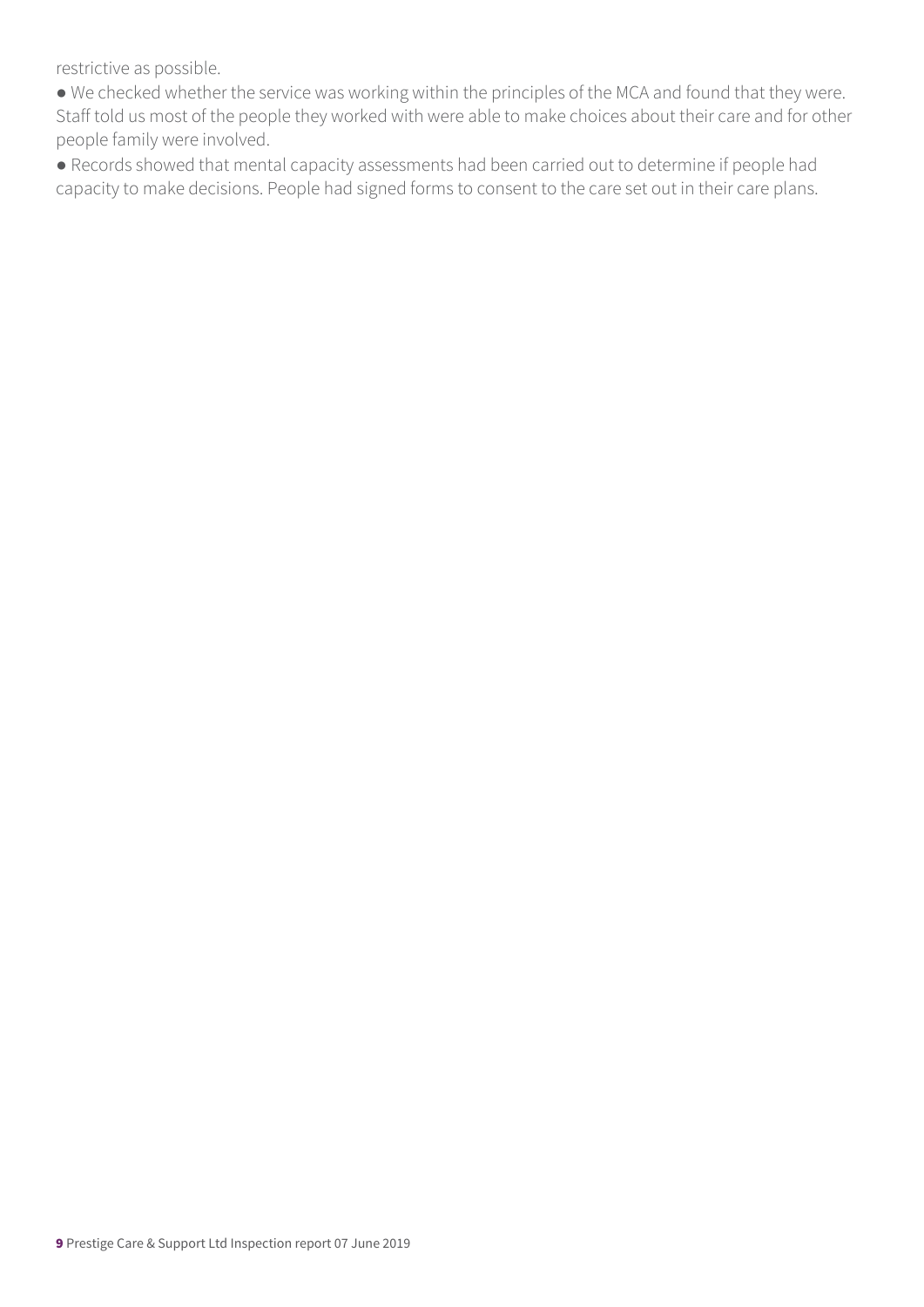### Is the service caring?

## Our findings

Caring – this means we looked for evidence that the service involved people and treated them with compassion, kindness, dignity and respect.

Good: People were supported and treated with dignity and respect; and involved as partners in their care.

Ensuring people are well treated and supported; respecting equality and diversity; respecting and promoting people's privacy, dignity and independence

- People told us staff treated them respectfully. One person said, "They are excellent, I have never had one that I don't like, I am so happy with them. I think they are very caring because they are kind to me." A relative told us, "They sit and talk to (person), they are very good."
- Staff understood the importance of working with people in a kind and caring manner. They explained how they respected people's privacy when providing care. One staff member said, "I always knock on the (bedroom) door and shout out its me. I make sure the curtains are closed. I put a towel over their private bits while I'm washing them."
- Staff were also aware of the need to promote people's independence. They told us where possible they supported people to manage as much of their care as they could. One staff member said, "I know (named person) can't reach their feet or back but I give them the flannel and they do their face and arms. If they can do it, I let them do it."
- The service had a policy in place on confidentiality and staff understood the need to keep personal information confidential. Confidential records were stored securely in lockable filing cabinets and on password protected electronic devices.
- Care plans included information about people's equality and diversity needs, for example in relation to sexuality, religion and ethnicity. People told us these needs were met, for example a relative said they were able to choose the gender of care staff to fit in with the person's preferences.
- The registered manager told us they were not aware of any people using the service who identified as being LGBT at the time of our inspection. They added if a person did then the service would seek to provide personalised support to them in line with their wishes.

Supporting people to express their views and be involved in making decisions about their care

- Care plans made clear that people were to be offered choices and be involved in their care. Staff told us they always sought consent before providing care, one staff member said, "I always ask their permission before I do anything."
- Care plans had been signed by people which showed they agreed with their contents.
- The service held regular coffee mornings at their offices for people who used the service and their relatives. This gave people to discuss the service and their support in a relaxed and informal setting and helped to develop relationships between people and senior staff.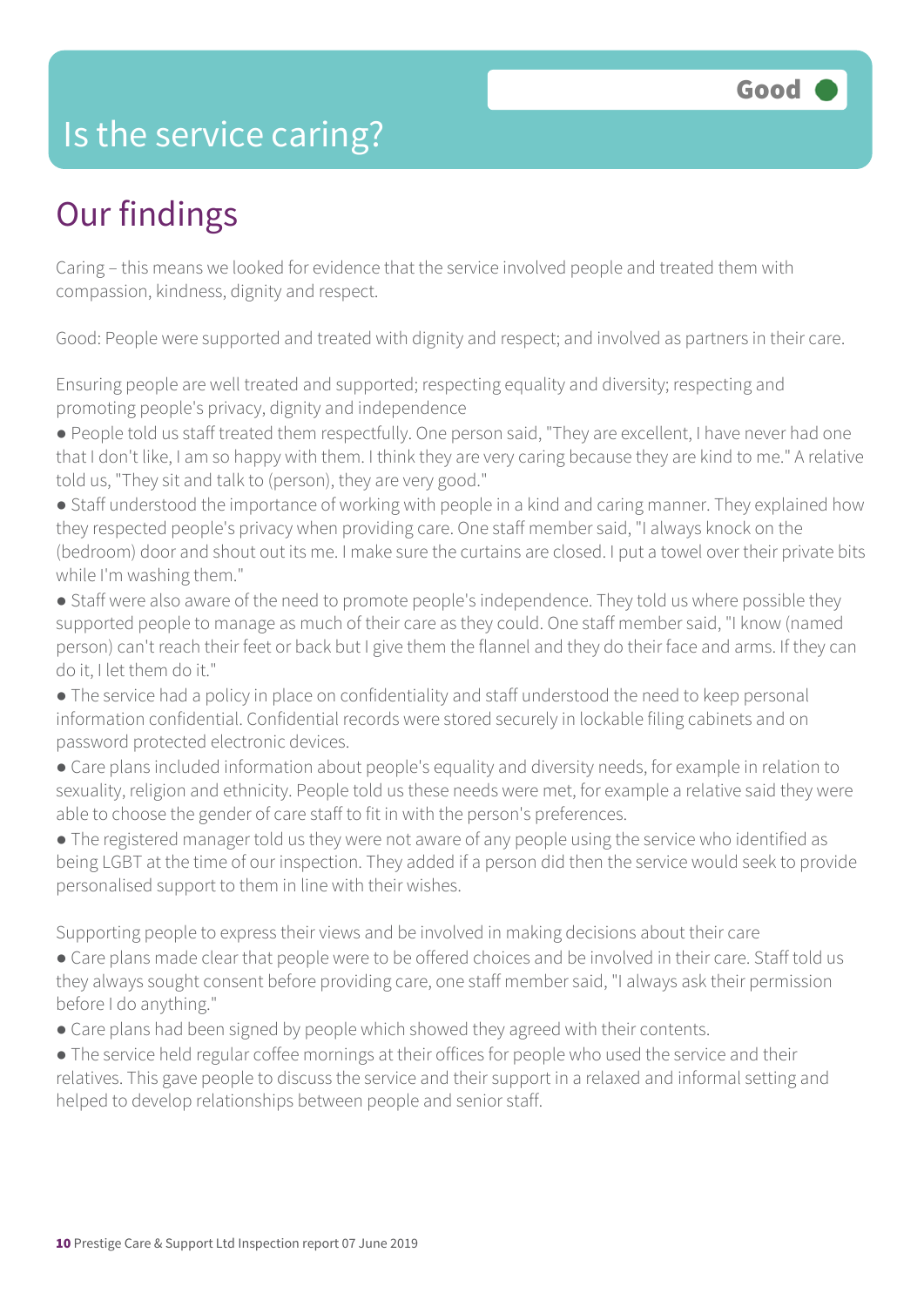### Is the service responsive?

# Our findings

Responsive – this means we looked for evidence that the service met people's needs.

Good: People's needs were met through good organisation and delivery.

Planning personalised care to meet people's needs, preferences, interests and give them choice and control

● People received care that was based around their individual needs and they were involved in planning their care. People said they were happy with their care and staff were responsive to their needs. One person said, "They know what they are doing. They know me very well and they know how to look after me." A relative said, "I am quite satisfied with them, I feel that I can talk to them."

- Care plans were in place which set out how to meet the needs of individuals. They covered needs associated with personal care, communication, moving and handling and medicines.
- People and relatives told us they were involved with care plans. One relative said, "Yes, (person) has a care plan, I was involved in writing it. I am very happy with the care plan."
- Plans were subject to regular review which meant they were able to reflect people's needs as they changed over time. The registered manager told us, "Normally we do it (care plan review) on an annual basis, but if things change, say the client gets better or needs a change of care we review then."
- Daily records were maintained which showed that care was delivered in line with the care plans and people's assessed needs.
- Staff told us they were expected to read care plans and they were able to explain to us the individual needs of people they supported.

Improving care quality in response to complaints or concerns

- The service had a complaints procedure in place. This included timescales for responding to complaints received and details of who people could complain to if they were not satisfied with the response from the service. Each person was provided with their own copy of the complaints procedure to help make it more accessible to them.
- The registered manager told us there had not been any formal complaints made within the past twelve months and we found no evidence to contradict this.
- We saw relatives and people who used the service had made complimentary comments about the service. For example, one person had written, "Very reliable staff. Always cheerful and willing to help in any way."

### End of life care and support

● The registered manager told us no one using the service at the time of inspection required end of life care. However, we saw this issue was covered within people's care plans up to a point. Although the registered manager told us many people did not like to discuss this issue.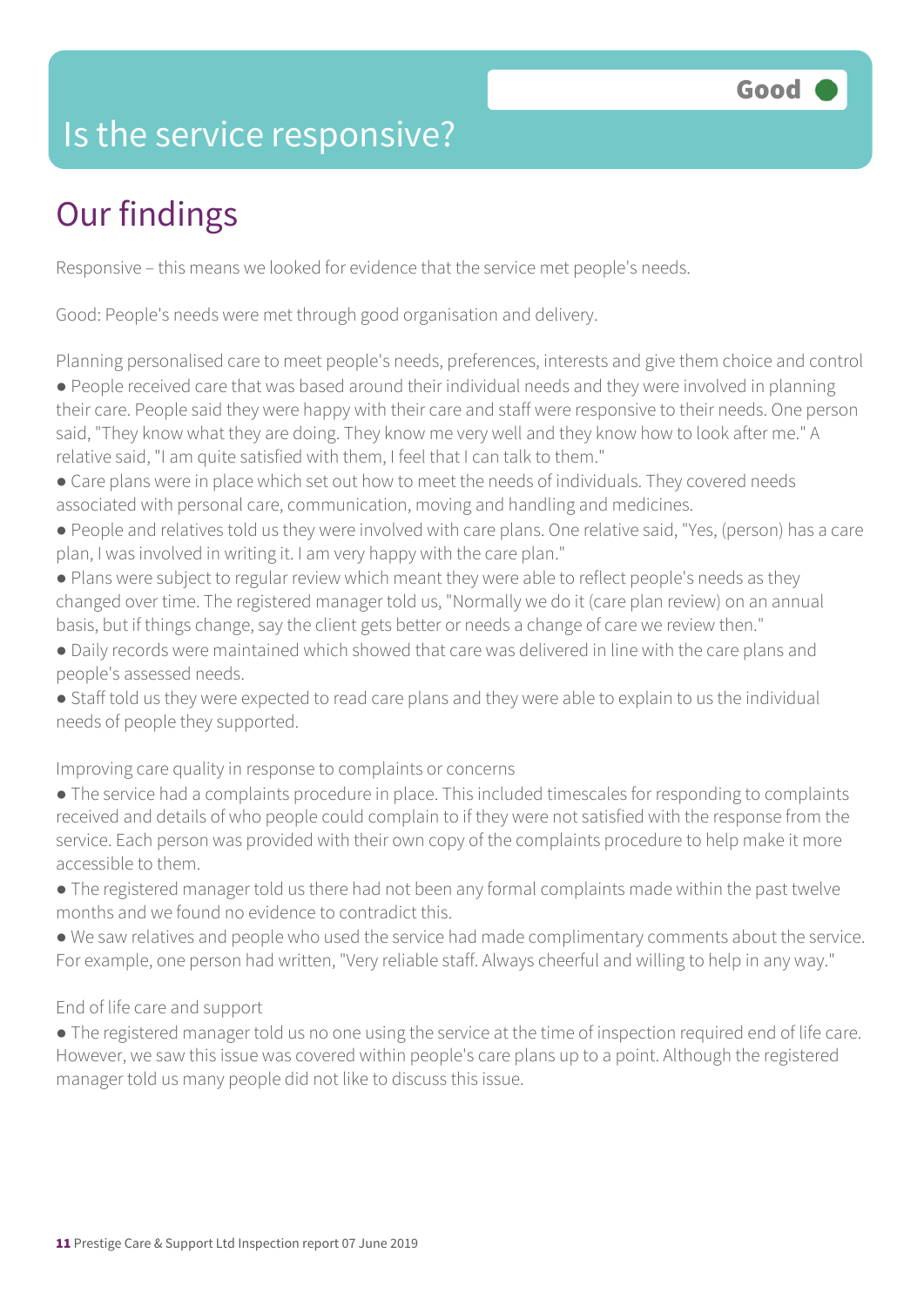### Is the service well-led?

## Our findings

Well-Led – this means we looked for evidence that service leadership, management and governance assured high-quality, person-centred care; supported learning and innovation; and promoted an open, fair culture.

Good: The service was consistently managed and well-led. Leaders and the culture they created promoted high-quality, person-centred care.

Planning and promoting person-centred, high-quality care and support with openness; and how the provider understands and acts on their duty of candour responsibility

- The service had a registered manager in place who was also the owner of the business. They were supported in the day to day running of the service by an assistant manager.
- The registered manager was aware of their regulatory responsibilities and of their duty to notify the Care Quality Commission (CQC) of significant events and had notified CQC accordingly of such events.
- Staff spoke positively about the registered manager and other senior staff. One staff member said, "We have all the support we need from management and colleagues, I would say it's like a big family. Any concerns, we can always talk to the management."

Managers and staff being clear about their roles, and understanding quality performance, risks and regulatory requirements

- Various quality assurance systems were in place, some of which included seeing the views of people who used the service.
- The registered manager carried out an annual audit of the service in line with the five key questions CQC inspect, i.e. is the service providing care that is safe, effective, caring, responsive and well-led. Various records were also routinely audited and checked including medicine charts and daily records.
- Staff told us that regular team meetings were held and records confirmed this. They included discussions about punctuality, record keeping and teamwork. A member of staff said, "In the team meetings (registered manager) always asks us if we have any concerns."

● Senior staff carried out spot checks. These involved carrying out an unannounced visit to a person as they received care.

Engaging and involving people using the service, the public and staff, fully considering their equality characteristics

● People's equality characteristics were covered in their pre-care assessments. The registered manager told us where people had needs related to equality and diversity they sought to meet them. Where they were unable to they said they had declined to take on care packages. For example, because staff could not speak the same language as a person or a person required support from male care staff when none were available.

- To seek people's views about the service a yearly survey was carried out which asked people, relatives and staff about their views. The most recent completed survey contained mostly positive feedback and where issues were identified steps had been taken to address them.
- People told us they were listened to. One person said, "Yes they do listen, sometimes the supervisor comes to see me."